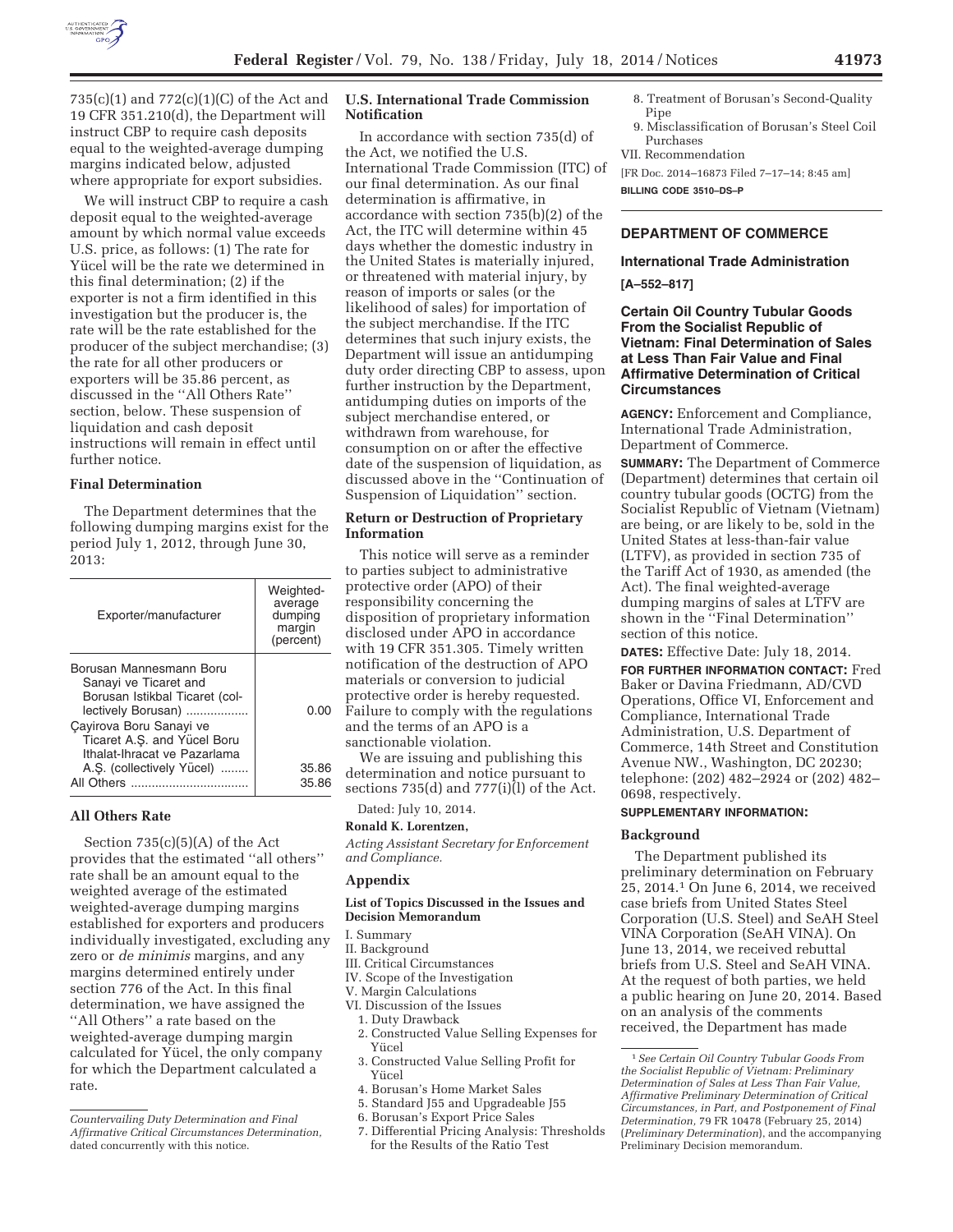changes to the *Preliminary Determination.* 

### **Period of Investigation**

The period of investigation (POI) is January 1, 2013, through June 30, 2013.

## **Scope of the Investigation**

The merchandise covered by this investigation is certain oil country tubular goods (OCTG), which are hollow steel products of circular cross-section, including oil well casing and tubing, of iron (other than cast iron) or steel (both carbon and alloy), whether seamless or welded, regardless of end finish (*e.g.,*  whether or not plain end, threaded, or threaded and coupled) whether or not conforming to American Petroleum Institute (API) or non-API specifications, whether finished (including limited service OCTG products) or unfinished (including green tubes and limited service OCTG products), whether or not thread protectors are attached. The scope of the investigation also covers OCTG coupling stock.

Excluded from the scope of the investigation are: Casing or tubing containing 10.5 percent or more by weight of chromium; drill pipe; unattached couplings; and unattached thread protectors.

The merchandise subject to the investigation is currently classified in the Harmonized Tariff Schedule of the United States (HTSUS) under item numbers: 7304.29.10.10, 7304.29.10.20, 7304.29.10.30, 7304.29.10.40, 7304.29.10.50, 7304.29.10.60, 7304.29.10.80, 7304.29.20.10, 7304.29.20.20, 7304.29.20.30, 7304.29.20.40, 7304.29.20.50, 7304.29.20.60, 7304.29.20.80, 7304.29.31.10, 7304.29.31.20, 7304.29.31.30, 7304.29.31.40, 7304.29.31.50, 7304.29.31.60, 7304.29.31.80, 7304.29.41.10, 7304.29.41.20, 7304.29.41.30, 7304.29.41.40, 7304.29.41.50, 7304.29.41.60, 7304.29.41.80, 7304.29.50.15, 7304.29.50.30, 7304.29.50.45, 7304.29.50.60, 7304.29.50.75, 7304.29.61.15, 7304.29.61.30, 7304.29.61.45, 7304.29.61.60, 7304.29.61.75, 7305.20.20.00, 7305.20.40.00, 7305.20.60.00, 7305.20.80.00, 7306.29.10.30, 7306.29.10.90, 7306.29.20.00, 7306.29.31.00, 7306.29.41.00, 7306.29.60.10, 7306.29.60.50, 7306.29.81.10, and 7306.29.81.50.

The merchandise subject to the investigation may also enter under the following HTSUS item numbers: 7304.39.00.24, 7304.39.00.28, 7304.39.00.32, 7304.39.00.36,

7304.39.00.40, 7304.39.00.44, 7304.39.00.48, 7304.39.00.52, 7304.39.00.56, 7304.39.00.62, 7304.39.00.68, 7304.39.00.72, 7304.39.00.76, 7304.39.00.80, 7304.59.60.00, 7304.59.80.15, 7304.59.80.20, 7304.59.80.25, 7304.59.80.30, 7304.59.80.35, 7304.59.80.40, 7304.59.80.45, 7304.59.80.50, 7304.59.80.55, 7304.59.80.60, 7304.59.80.65, 7304.59.80.70, 7304.59.80.80, 7305.31.40.00, 7305.31.60.90, 7306.30.50.55, 7306.30.50.90, 7306.50.50.50, and 7306.50.50.70.

The HTSUS subheadings above are provided for convenience and customs purposes only. The written description of the scope of the investigation is dispositive.

## **Verification**

As provided in section 782(i) of the Act, the Department verified the information submitted by SeAH VINA for use in the final determination. The Department used standard verification procedures, including examination of relevant accounting and production records and original source documents provided by the respondent.2

### **Analysis of Comments Received**

All issues raised in the case and rebuttal briefs for this investigation are addressed in the Issues and Decision Memorandum, which is dated concurrently with and hereby adopted by this notice.3 A list of the issues which parties have raised and to which we have responded in the Issues and Decision Memorandum is attached to this notice as an Appendix. The Issues and Decision Memorandum is a public document and is on file electronically via Enforcement and Compliance's Antidumping and Countervailing Duty Centralized Electronic Service System (IA ACCESS). Access to IA ACCESS is available to registered users at *http:// iaaccess.trade.gov,* and it is available to

3*See* Memorandum From Christian Marsh, Deputy Assistant Secretary for Antidumping and Countervailing Duty Operations, to Ronald K. Lorentzen, Acting Assistant Secretary for Enforcement and Compliance, ''Certain Oil Country Tubular Goods From the Socialist Republic of Vietnam: Issues and Decision Memorandum for the Final Determination'' dated July 10, 2014 (Issues and Decision Memorandum).

all parties in the Central Records Unit, Room 7046 of the main Department of Commerce building. In addition, a complete version of the Issues and Decision Memorandum can be accessed directly on the Internet at *http:// www.trade.gov/enforcement/frn/ index.html.* The signed version and electronic version of the Issues and Decision Memorandum are identical in content.

### **Changes Since the Preliminary Determination**

Based on our analysis of the comments received and our findings at verification, we have made certain changes to the margin calculation for SeAH VINA.4

# **Critical Circumstances**

In the *Preliminary Determination,* the Department found that there was reason to believe or suspect that critical circumstances existed for imports of subject merchandise from the Vietnamwide entity, and that these imports were massive during a relatively short period.5 However, the Department did not preliminarily find that there was reason to believe or suspect that critical circumstances existed for imports of subject merchandise from SeAH VINA.<sup>6</sup> No parties commented on the Department's preliminary critical circumstances determination and we find no reason to reconsider this determination. Therefore, we continue to determine that critical circumstances exist for the Vietnam-wide entity, but that critical circumstances do not exist for SeAH VINA for this final determination.

### **Use of Facts Available and Adverse Facts Available**

Section 776(a) of the Act provides that the Department shall apply facts available (''FA'') if (1) necessary information is not on the record, or (2) an interested party or any other person (A) withholds information that has been requested, (B) fails to provide information within the deadlines established, or in the form and manner requested by the Department, subject to subsections (c)(1) and (e) of section 782 of the Act, (C) significantly impedes a proceeding, or (D) provides information that cannot be verified as provided by section 782(i) of the Act.

Section 776(b) of the Act further provides that the Department may use an adverse inference in applying FA when a party has failed to cooperate by

<sup>2</sup>*See* Memorandum to the File From Fred Baker and Scott Hoefke, ''Verification of the Sales and Factors Response of SeAH Steel VINA Corporation (SSV) in the Antidumping Investigation of Oil Country Tubular Goods (OCTG) From the Socialist Republic of Vietnam (Vietnam),'' dated May 7, 2014, and Memorandum to the File From Fred Baker and Scott Hoefke, ''Verification of the Sales of Pusan Pipe America (PPA) in the Antidumping Investigation of Oil Country Tubular Goods (OCTG) From the Socialist Republic of Vietnam (Vietnam),'' dated May 30, 2014.

<sup>4</sup>*See* Issues and Decision Memorandum. 5*See* sections 733(e)(1)(A)(ii) and (B) of the Act.

<sup>6</sup>*See Preliminary Determination,* 79 FR at 10478.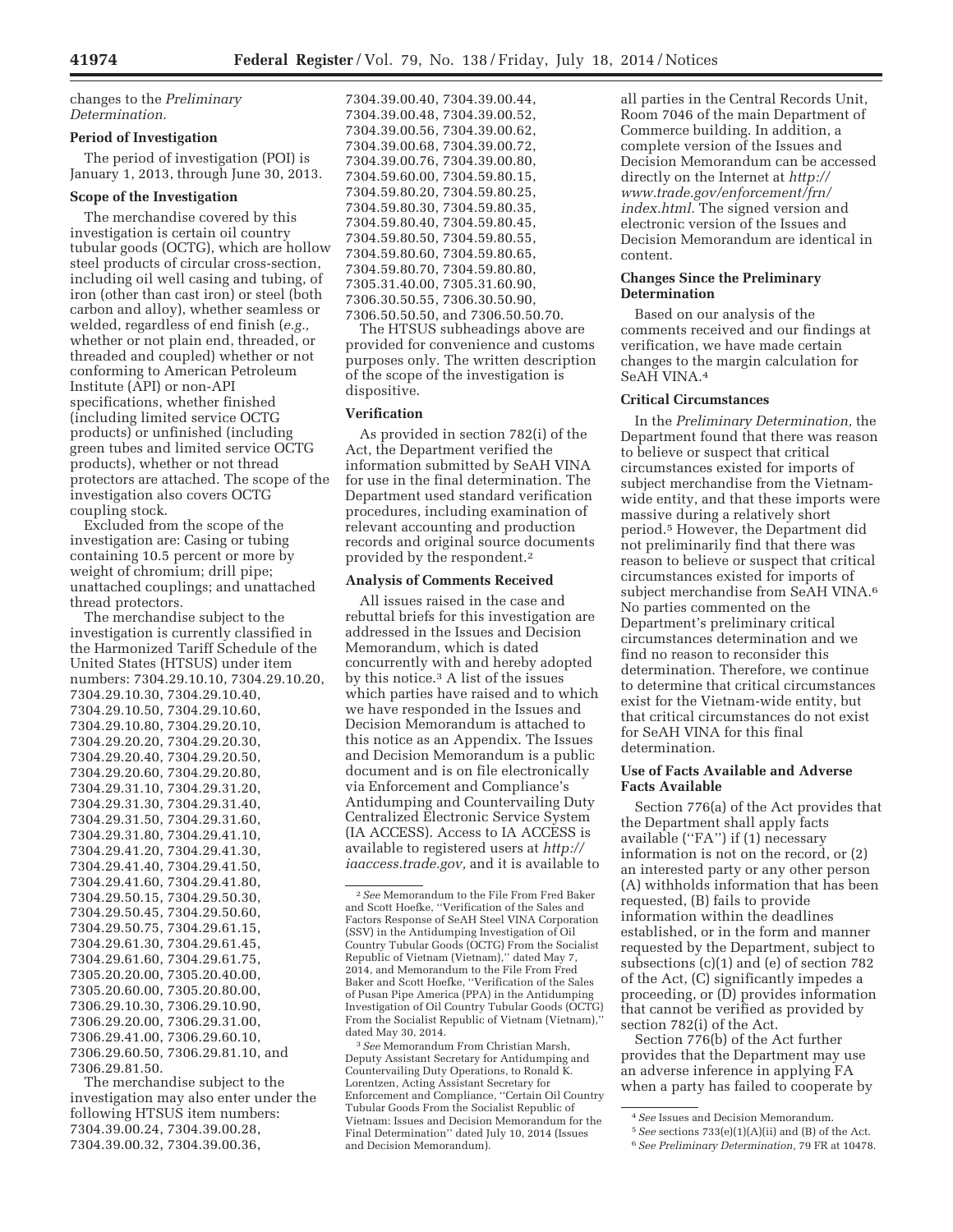not acting to the best of its ability to comply with a request for information. Such an adverse inference may include reliance on information derived from the petition, the final determination, a previous administrative review, or other information placed on the record.

#### **Vietnam-Wide Entity**

In the *Preliminary Determination,* the Department determined that certain Vietnamese exporters did not respond to the Department's requests for information and did not establish that they were eligible for a separate rate. Thus, the Department has found that these Vietnamese exporters are part of the Vietnam-wide entity and the Vietnam-wide entity has not responded to our requests for information. Because the Vietnam-wide entity did not provide the Department with requested information, pursuant to section 776(a)(2)(A) of the Act, the Department continues to find it appropriate to base the weighted-average dumping margin for the Vietnam-wide entity on FA.

The Department determines that, because the Vietnam-wide entity did not respond to our request for information, the Vietnam-wide entity has failed to cooperate to the best of its ability. Therefore, pursuant to section 776(b) of the Act, the Department finds that, in selecting from among the FA, an adverse inference is appropriate for the Vietnam-wide entity.

Because the Department begins with the presumption that all companies within an NME country are subject to government control, and because only SeAH VINA has overcome that presumption, the Department is assigning a single weight-average dumping margin to all other exporters of subject merchandise from Vietnam. Such companies have not demonstrated their eligibility for a separate rate.7

# **Selection of the Adverse Facts Available Rate for the Vietnam-Wide Entity**

In determining a weighted-average dumping margin based on AFA, the Department's practice is to select a rate that is sufficiently adverse ''as to effectuate the purpose of the adverse facts available rule to induce respondents to provide the Department with complete and accurate information in a timely manner.'' 8 Further, it is the

Department's practice to select a rate that ensures ''that the party does not obtain a more favorable result by failing to cooperate than if it had cooperated fully.'' 9 Thus, it is the Department's practice to select as AFA the higher of the (a) highest dumping margin alleged in the petition or (b) the highest calculated rate of any respondent in the investigation.10 As in the *Preliminary Determination,* we have selected a rate of 111.47 percent for the Vietnam-wide entity, the highest dumping margin alleged in the petition, as corrected by the petitioners 11 prior to our initiation of this investigation.12

In order to determine the probative value of the dumping margin in the petition for use as AFA for purposes of this final determination, we compared it to the transaction-specific dumping margins we found for the participating mandatory respondent SeAH VINA. We found that the rate of 111.47 percent is reliable and relevant because it is within the range of SeAH VINA's transactionspecific dumping margins.<sup>13</sup> Accordingly, we find the rate of 111.47 percent is corroborated within the meaning of section 776(c) of the Act.

The weighted-average dumping margin assigned to the Vietnam-wide entity applies to all entries of the merchandise under investigation except for entries of merchandise under investigation from the exporter/ producer combinations listed in the chart in the ''Final Determination'' section below.

### **Final Determination**

The Department determines that the following weighted-average dumping margins exist:

10*See, e.g., Seamless Refined Copper Pipe and Tube From the People's Republic of China: Final Determination of Sales at Less Than Fair Value,* 75 FR 60725, 60729 (October 1, 2010).

 $^{\rm 11}\!$  The petitioners in this proceeding are U.S. Steel, Maverick Tube Corporation, Boomerang Tube, Energex Tube, a division of JMC Steel Group, Northwest Pipe Company, Tejas Tubular Products, TMK IPSCO, Vallourec Star, L.P., and Welded Tube USA Inc.

12*See Preliminary Determination,* 79 FR 10479 and the accompanying Preliminary Decision Memorandum at 11 f.

13*See* SeAH VINA final determination analysis memorandum dated July 10, 2014.

| Exporter                                    | Producer                                           | Weighted-<br>average<br>dumping<br>margin<br>(percent) |
|---------------------------------------------|----------------------------------------------------|--------------------------------------------------------|
| SeAH Steel<br><b>VINA Cor-</b><br>poration. | <b>SeAH Steel</b><br><b>VINA Cor-</b><br>poration. | 24.22                                                  |
| Vietnam-Wide Entity                         |                                                    | 111.47                                                 |

#### **Disclosure**

The Department intends to disclose calculations performed for this final determination to the parties within five days of the date of publication of this notice in accordance with 19 CFR 351.224(b).

### **Continuation of Suspension of Liquidation**

As noted above, the Department found that critical circumstances exist with respect to imports of merchandise under consideration from the Vietnamwide entity. In accordance with section 735(c)(1)(B) of the Act, the Department will instruct CBP to continue to suspend liquidation of all appropriate entries of subject merchandise, as described in the ''Scope of Investigation'' section of this notice, from the Vietnam-wide entity that were entered, or withdrawn from warehouse for consumption on or after the date 90 days prior of the publication of the *Preliminary Determination* in the **Federal Register**. Since critical circumstances do not exist for SeAH VINA, the Department will instruct CBP to suspend liquidation of all appropriate entries of subject merchandise produced and exported by SeAH VINA that were entered, or withdrawn from warehouse for consumption on or after February 25, 2014, the publication date of the *Preliminary Determination* in the **Federal Register**. CBP shall require a cash deposit equal to the estimated amount by which the normal value exceeds the U.S. price as shown above. These instructions suspending liquidation will remain in effect until further notice.

## **International Trade Commission (ITC) Notification**

In accordance with section 735(d) of the Act, we will notify the ITC of our final affirmative determination of sales at LTFV. Because the final determination in this proceeding is affirmative, in accordance with section 735(b)(2) of the Act, the ITC will make its final determination as to whether the domestic industry in the United States is materially injured, or threatened with material injury, by reason of imports of OCTG from Vietnam no later than 45 days after our final determination. If the

<sup>7</sup>*See, e.g., Notice of Final Determination of Sales at Less Than Fair Market Value: Synthetic Indigo From the People's Republic of China,* 65 FR 25706, 25707 (May 2, 2000).

<sup>8</sup>*See Notice of Final Determination of Sales at Less than Fair Value: Static Random Access Memory Semiconductors From Taiwan,* 63 FR 8909, 8932 (February 23, 1998).

<sup>9</sup>*See Brake Rotors from the People's Republic of China: Final Results and Partial Rescission of the Seventh Administrative Review; Final Results of the Eleventh New Shipper Review,* 70 FR 69937, 69939 (November 18, 2005)(quoting the *Statement of Administrative Action* accompanying the Uruguay Round Agreements Act, H. Doc. No. 316, 103d Cong., 2d Session at 870 (1994)).